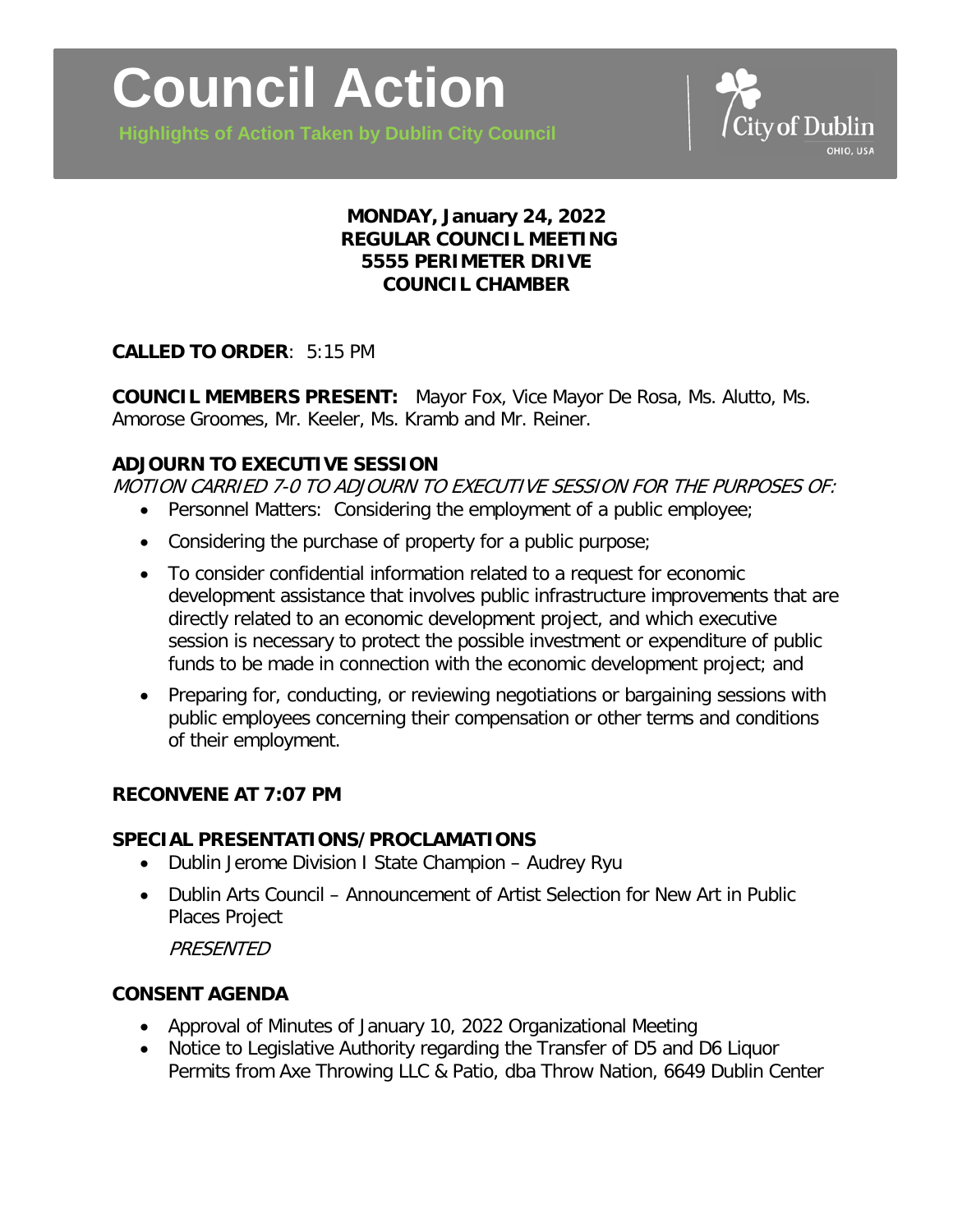Drive, Dublin, Ohio 43017 to Throw Nation Columbus LLC, 6649 Dublin Center Drive, Dublin, Ohio 43017.

PASSED 7-0

### **INTRODUCTION/FIRST READING/PUBLIC HEARING – ORDINANCES**

### **Ordinance 01-22**

Amending a Portion of the Dublin Corporate Area Plan within the City of Dublin's Community Plan to Refine the Recommendations regarding the Metro Center Area

RECEIVED FIRST READING. SECOND READING/PUBLIC HEARING IS SCHEDULED FOR THE FEBRUARY 14, 2022 COUNCIL MEETING.

### **INTRODUCTION/PUBLIC HEARING/VOTE – RESOLUTIONS**

### **Resolution 01-22**

Authorizing the City Manager to Enter into an Agreement with Rev1 Ventures PASSED 7-0

## **OTHER BUSINESS**

MOTION CARRIED 7-0 TO WAIVE COUNCIL RULES TO HEAR THE FADO ALCOHOL REQUEST FIRST.

• FADO Alcohol Request

MOTION CARRIED 7-0 TO GRANT THE ALCOHOL WAIVER REQUEST FOR THEIR ST. PATRICK'S DAY WEEKEND FESTIVITIES

• Designating the Clerk of Council for Required Public Records/Open Meetings **Training** 

MOTION CARRIED 7-0 TO DESIGNATE THE CLERK OF COUNCIL TO COMPLETE THE REQUIRED PUBLIC RECORDS/OPEN MEETINGS TRAINING ON BEHALF OF **COUNCIL** 

• Temporary Sign Regulations

MOTION CARRIED 7-0 TO REFER THIS TOPIC TO THE COMMUNITY DEVELOPMENT COMMITTEE FOR FURTHER DISCUSSION

• DORA Expansion

MOTION CARRIED 7-0 TO REFER THIS TOPIC TO THE PUBLIC SERVICES COMMITTEE FOR FURTHER DISCUSSION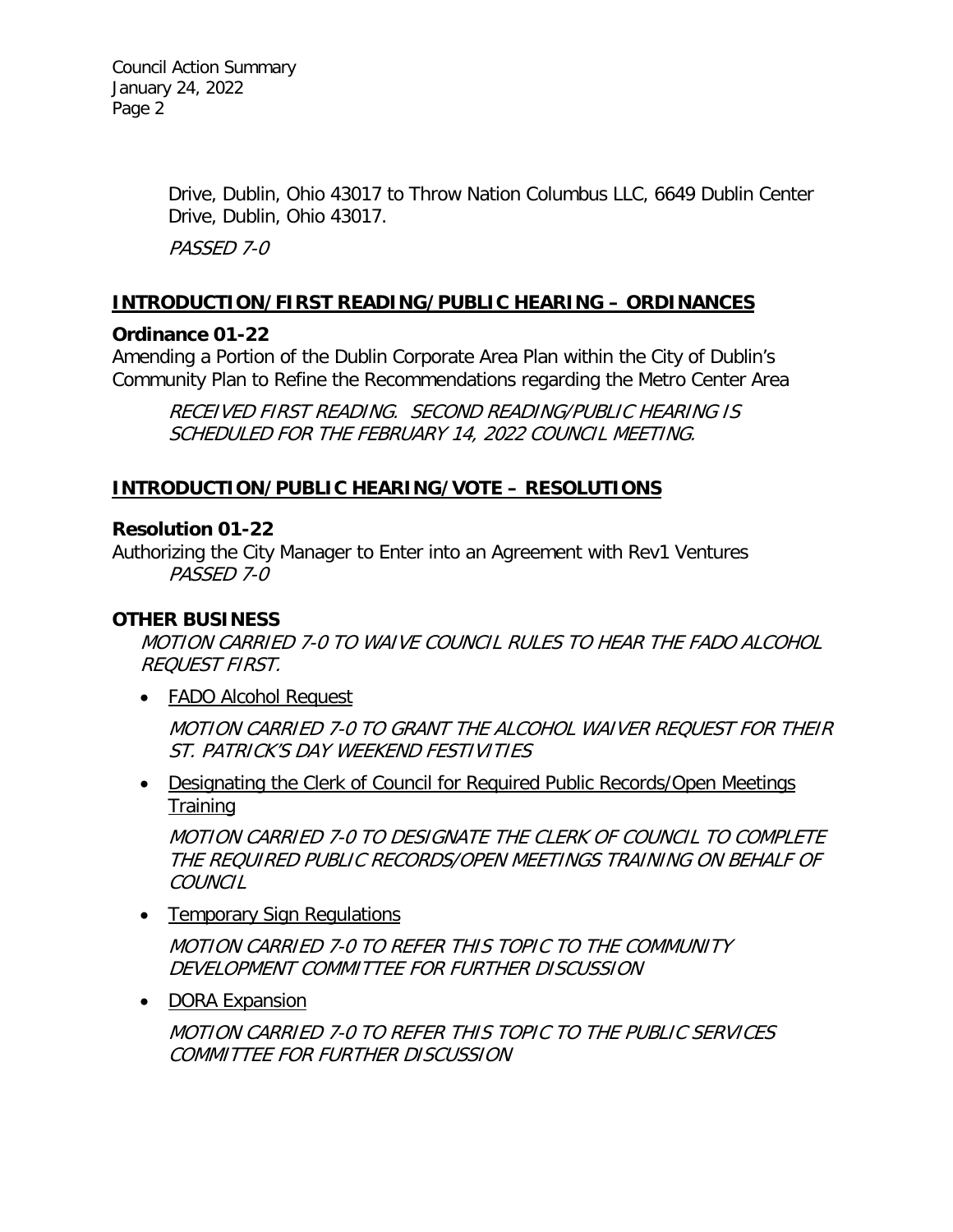Council Action Summary January 24, 2022 Page 3

• DORA Extension Request – St. Patrick's Day Parade

MOTION CARRIED 7-0 TO GRANT AN EXTENSION OF DORA HOURS FROM 1:00 PM – 10:00 PM TO 12:00 PM (NOON) – 10:00 PM FOR THE ST. PATRICKS DAY PARADE

• Recommendation for CSAC Referrals

MOTION CARRIED 7-0 TO REFER THE TOPICS OF: WATERWAYS MAINTENANCE PROGRAM, COMPOSTING AND RECYCLING PROGRAMS, AND THE WILDLIFE MITIGATION PROGRAM TO CSAC FOR FURTHER DISCUSSION.

### **MEETING ADJOURNED AT 9:45 P.M.**

## Printed copies of approved legislation are available by contacting Legislative Services at 614-410-4400.

#### **2022 DUBLIN CITY COUNCIL REGULAR MEETING SCHEDULE**

| Monday, Feb. 14                                 | <b>Regular Meeting</b>                                                                  |
|-------------------------------------------------|-----------------------------------------------------------------------------------------|
| Monday, Feb. 28                                 | <b>Regular Meeting</b>                                                                  |
| Monday, March 7<br>Tuesday, March 8<br>reviews) | <b>Regular Meeting</b><br>Special Meeting (Exec. session - Council employee performance |
| Thursday, March 17                              | Council Retreat (evening) *                                                             |
| Friday, March 18                                | Council Retreat (all day) *                                                             |
| Monday, March 21                                | <b>Regular Meeting</b>                                                                  |
| <b>Monday, April 11</b>                         | <b>Regular Meeting</b>                                                                  |
| Monday, April 25                                | <b>Regular Meeting</b>                                                                  |
| Monday, May 9                                   | <b>Regular Meeting</b>                                                                  |
| Monday, May 23                                  | <b>Regular Meeting</b>                                                                  |
| Monday, June 13                                 | <b>Regular Meeting</b>                                                                  |
| Monday, June 27                                 | <b>Regular Meeting</b>                                                                  |
| Monday, July 25                                 | <b>Regular Meeting</b>                                                                  |
| Monday, August 8                                | <b>Regular Meeting</b>                                                                  |
| Monday, August 22                               | <b>Regular Meeting</b>                                                                  |